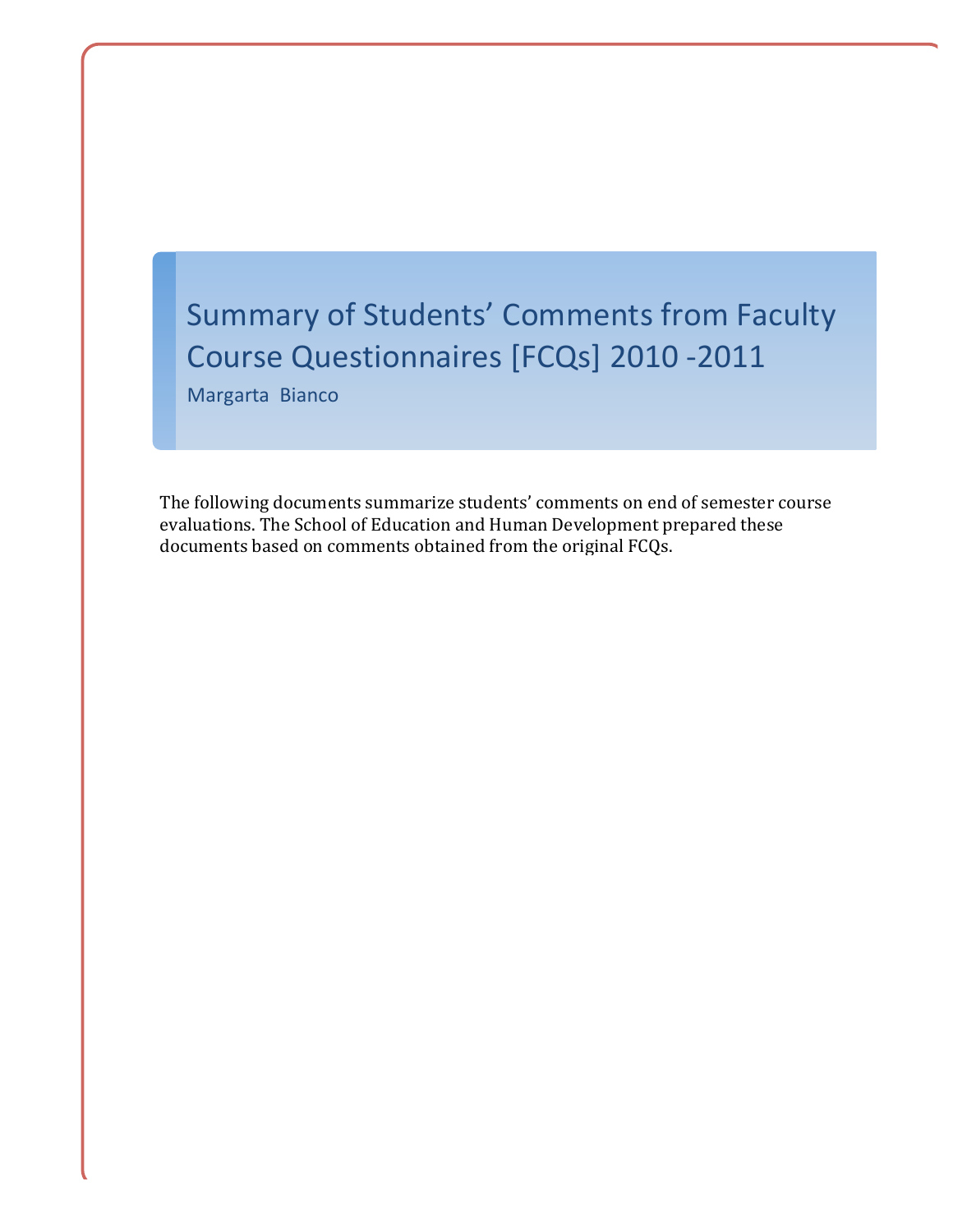# **Margarita Bianco TCED 1111 Fall 2011**

## **A. The most effective aspect of this course were:**

-Going to high schools and telling them about college -Learning about teaching the film study -The campus resources -Practicality -Learning about different aspect of teaching

#### **B. The least effective aspects of this course were:** -There were none -the book work

-workload, FYS stuff

# **C. The best ways to improve this course would be to:**

-It was a great course! I wouldn't change a ting -not as much work -Lessen some of the bulkier work

# **D. Further comments; you may also use any blank space on Side B for comments**

Prepared by the School of Education and Human Development - Becky Emerson, Program Assistant. June 6, 2012.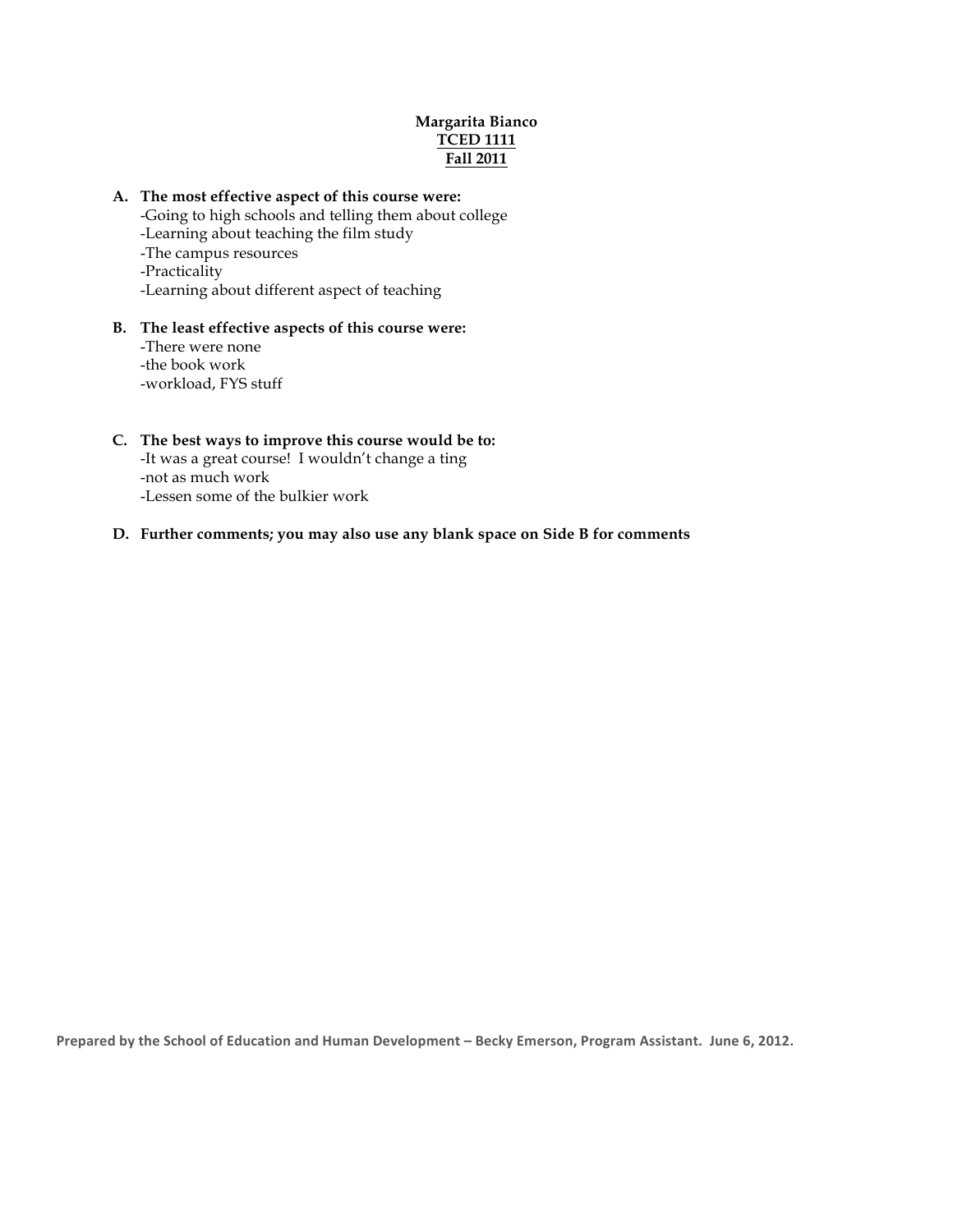#### **Margarita Bianco SPED 5500-002 Fall 2010**

#### **A. The most effective aspects of this course were:**

-PLP

-True experiences/Guests -The real life examples she proved to help connect the content -Instructor was very knowledgeable was very focused on student understanding -Instructors flexibility -the PLP -the readings and the experience based learning (PLP) -Working on the PLP, though strenuous, was a great learning experience -Creating the lesson plans for the PLP -Flexibility of instructor -Discussing the importance of transition -PLP process was a great learning -modules, links info, texts -The interactive discussions -guest speakers -Current knowledge, assessments, PLP expertise

-The examples of life experience in relation to the course and the guest speaker.

- The instructor flexibility with the class

#### **B. The least effective aspects of this course were:**

-Some readings (too much) -the lack of connection to readings -Readings were overwhelming -the  $\dots$ not sure  $\odot$ -the abundance of work -the PLP and discussions -Extra readings, #of hrs for PLP -I felt that because I work w/elementary students that it was hard to relate to that age. -nothing -Length of class -Lots of work -ecollege library would be easier if placed in drop box to access

#### **C. The best ways to improve this course would be to:**

-Have PLP due later

-Potentially videotaping instead of requiring presenting

-Make it more cohesive in terms of assignment reading and class discussions

-Accessibility to assignment earlier-most were a few days prior

-Decrease the length of speakers; it might force them to be concise.

-Food &Beer

-Modify the PLP

-Put all readings into the syllabus without changing articles, dates, etc.

-lighten the load of the PLP

-Less on PLP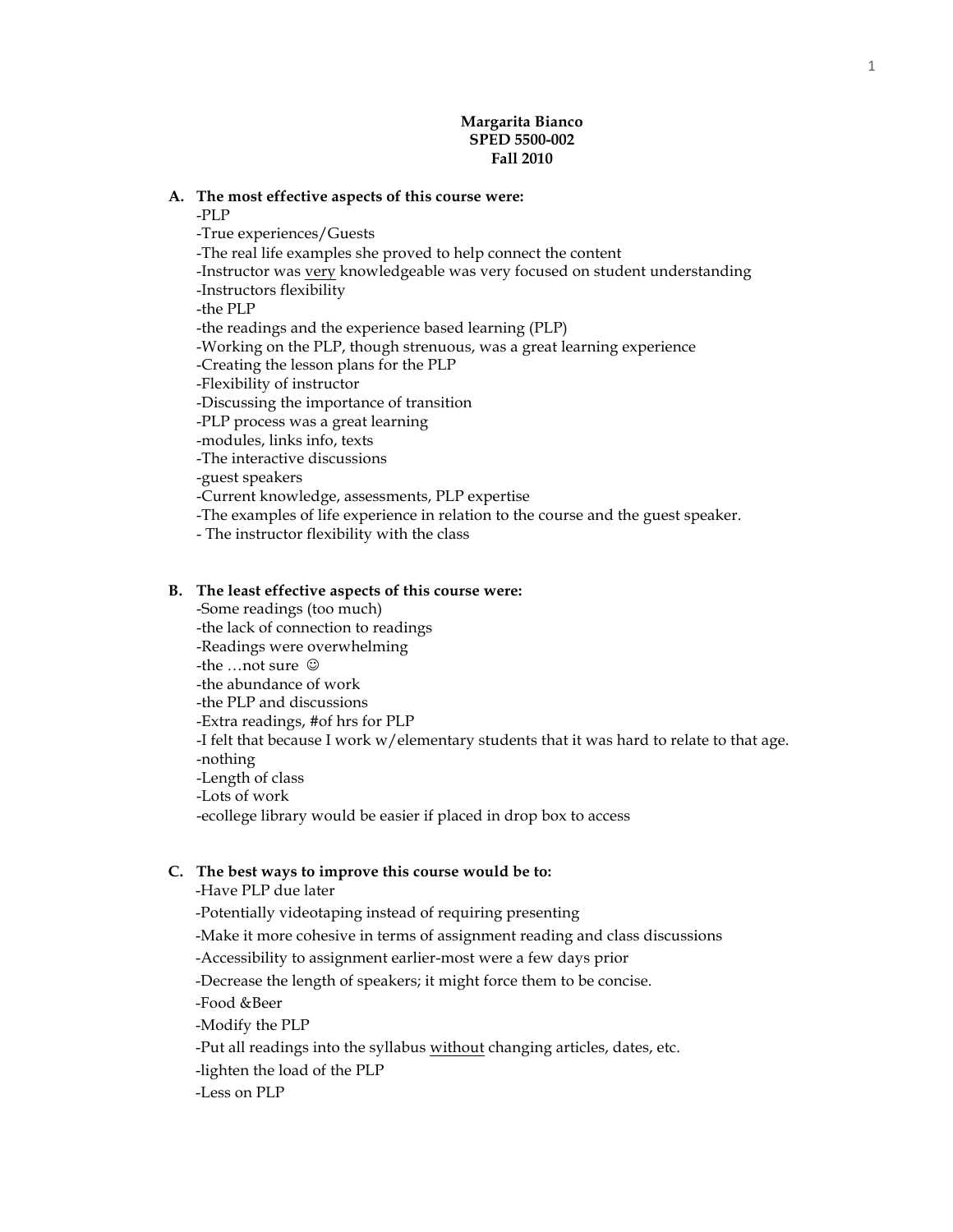-Meet twice a week or shorten class -have more guest speakers -Reduce PLP project smaller scope

**D. Further comments; you may also use any blank space on Side B for comments**

**Prepared by the School of Education and Human Development - Becky Emerson, Program Assistant. June 4, 2012.**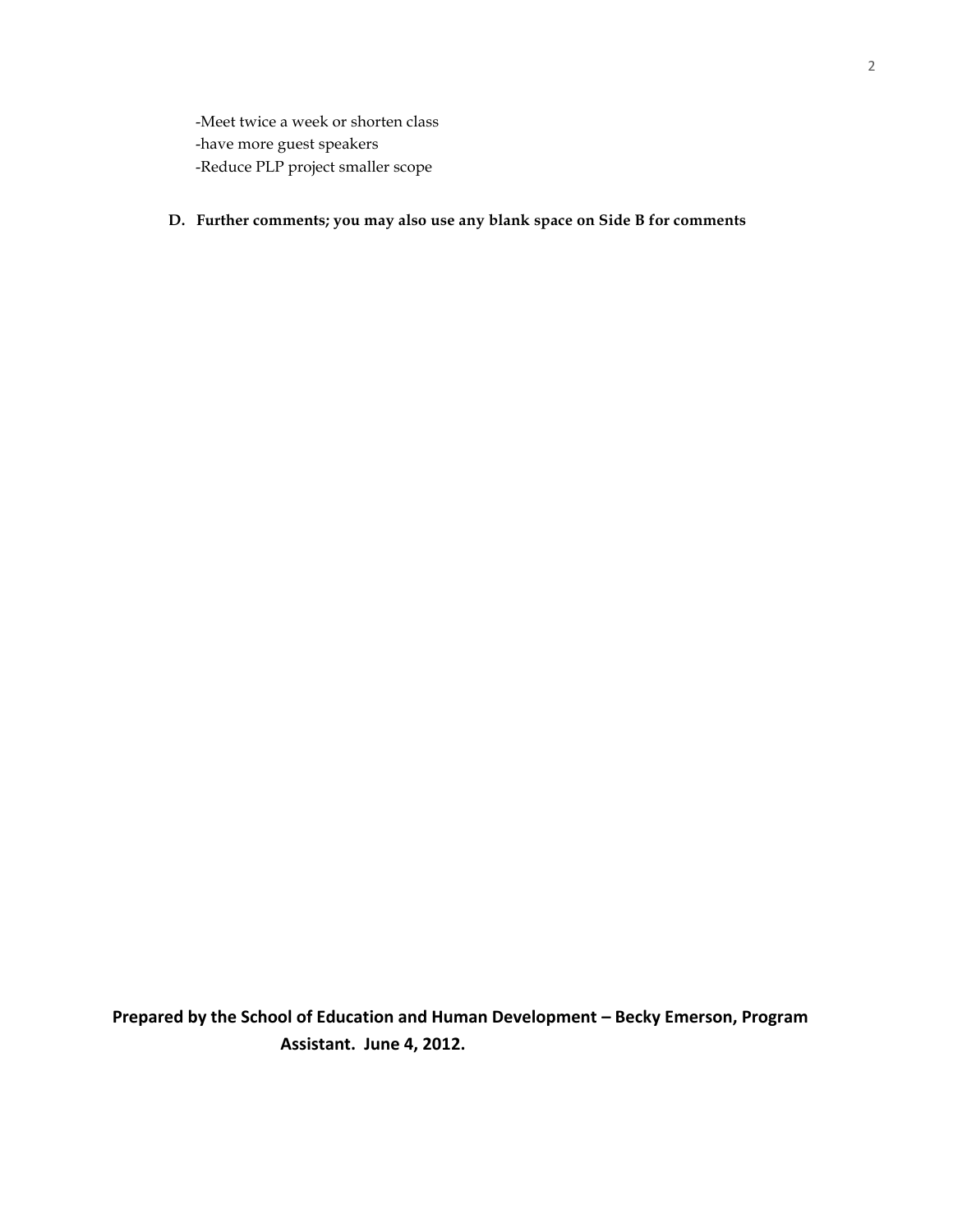# **Margarita Bianco EPSY 5180 Spring 2010**

# **A. The most effective aspect of this course were:**

- -syllabus, ecollege
- -Diverse class materials & assignments
- -The reading was good
- -the rotation work in the class
- -Presenting info for all types of gifted learners and how to put theory into practice
- -Teacher
- -Good book
- -the projects were a great learning experience!
- -class discussions
- -self-selected passion projects  $\odot$
- -passion projects

# **B. The least effective aspects of this course were:**

-Overuse of small groups interaction -a lot of work -the lack of diversity among discussion and the text book -Some of the material became someone repetitive – book review/study was pointless and busy work -always groups& breakout session -the textbook -the textbook was very boring to read

# **C. The best way to improve this course**

- -Less small assignments
- -More direct instructions
- -Any way to liven up the discussion

# **D. Further comments; you may also use any blank space on Side B for comments**

-She doesn't treat us equally -It would be nice to have more group work and a better book

Prepared by the School of Education and Human Development - Becky Emerson, Program Assistant. **June 6, 2012.**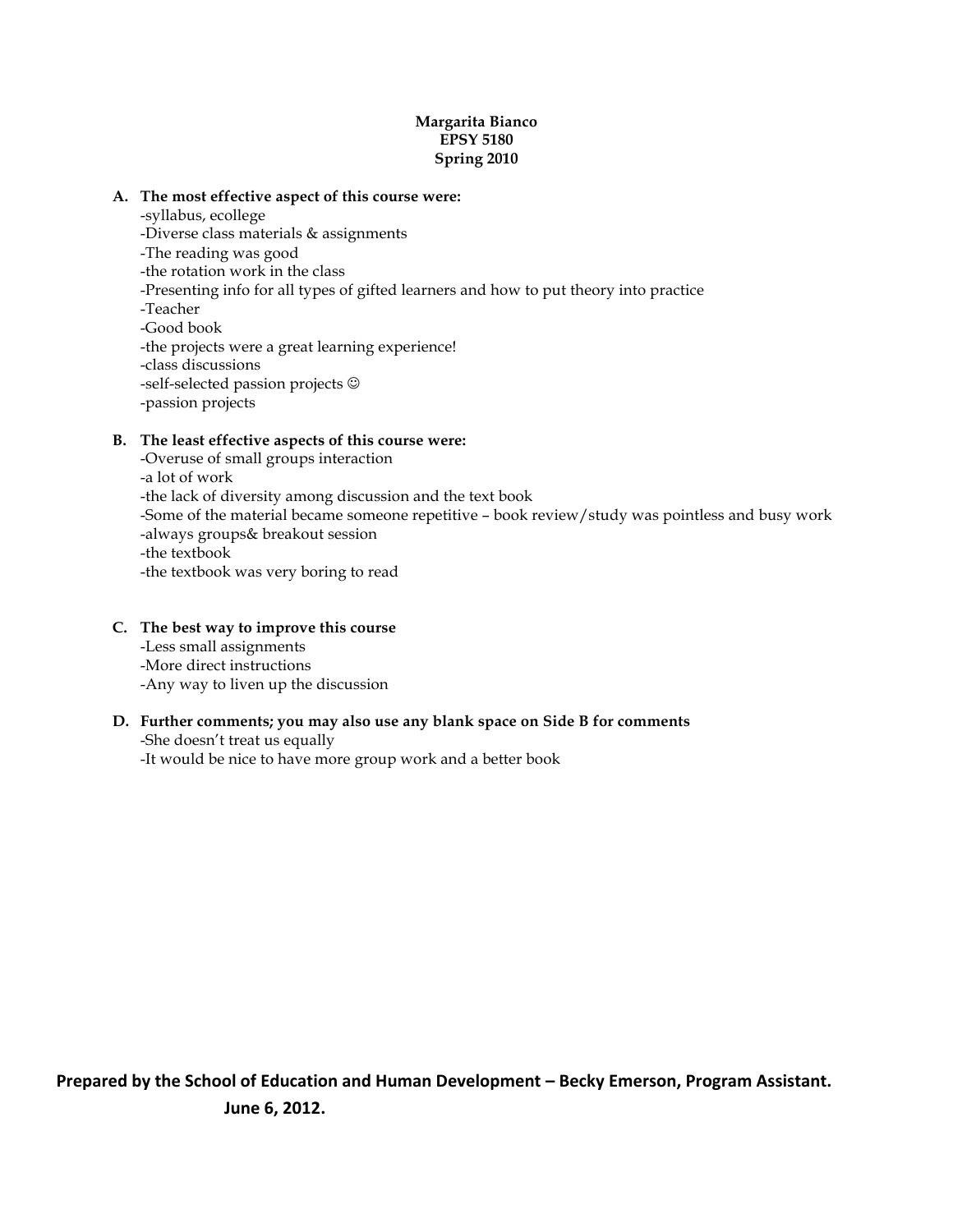# **Margarita Bianco EPSY 5180 – 001 Spring 2011**

#### **A. The most effective aspect of this course were:**

-The discussions and activities were very helpful!

- Interactive learning activities

-Speakers, class exercises

-The most effective aspect was the discussions that really made me think & reflect on my learning -Group discussions, school visits, passion project

-The classroom discussions were very helpful and excellent.

-Being able to choose our assignments

-Class discussion, group activities, small class size

-I learned a lot about the technology available in classrooms & outreach resources

-Textbook, text reviews, discussions

-Picking the course assignments

-The content & discussions

-the discussions

-Opening are up to a new part of education

-The site visit

-School visits

-Class time discussions

-Small group work

-School visit & technology

#### **B. The least effective aspects of this course were:**

-The book was a little dry and a hard read

-There was a lot of reading and I was unable to get to it all, but the reading still wasn't always thoroughly tied in.

-the least effective for me was just going over specific topics. I really need time to process my thoughts

-The amount of reading was heavy

-the readings from the book

-Some of the reading became repetitive

-Some of the discussions

-Textbook

-Lit Review

#### **C. The best way to improve this course**

-This is a great course

-Make the reading a little more reasonable.

-The articles and textbook were good, but required a lot of time.

-Instructions tools for gifted

-It is a great class & I learned a lot

- Have more time

-Give examples of exactly what you want on the lit review proposal

-I would like more time to talk about applications.

-More guest speakers

-More engaging articles/readings

-Keep it the same

-Focus on the Psychology of GT students as well

-Implement some online discourse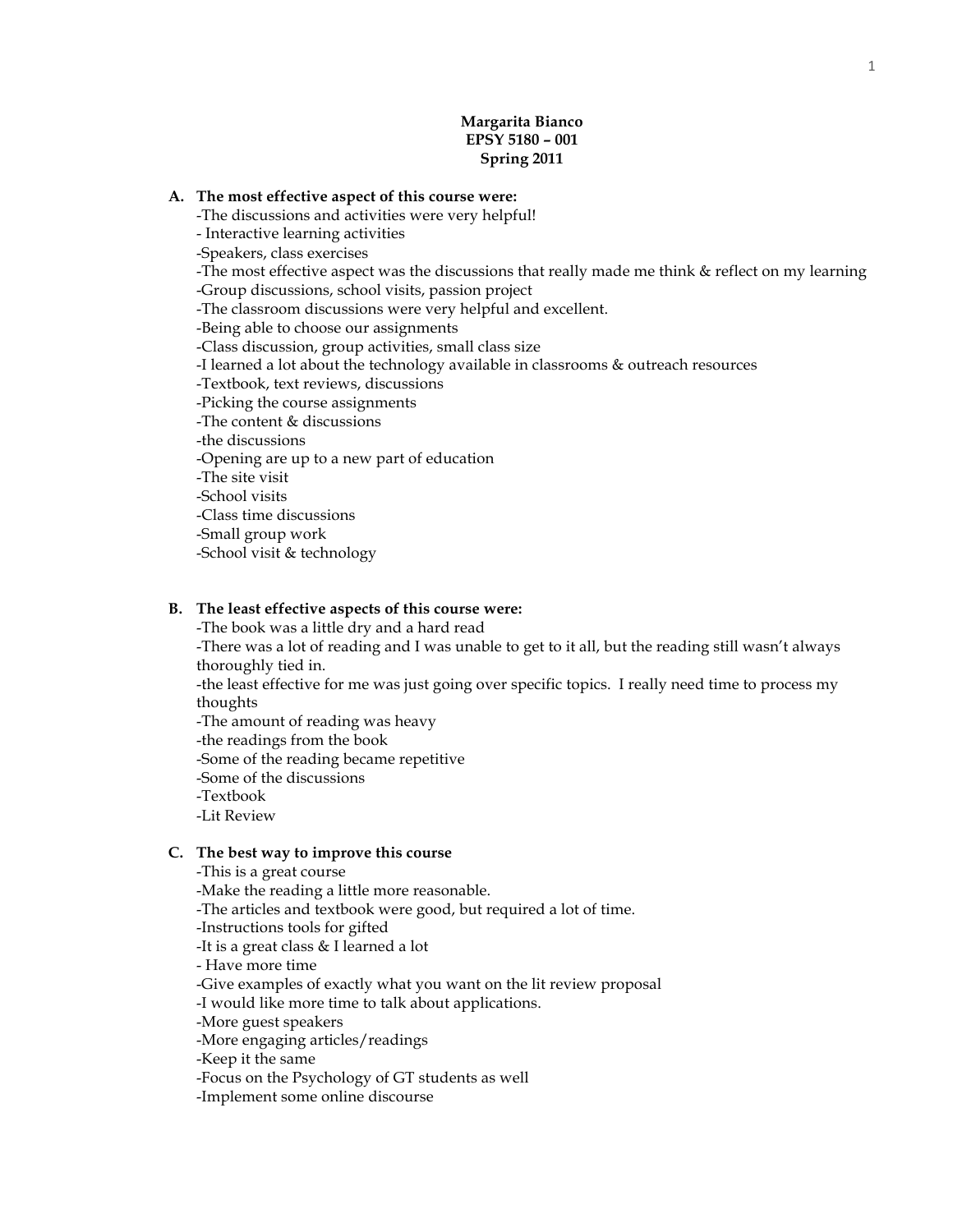# **D. Further comments; you may also use any blank space on Side B for comments**

–One of the best courses I've taken

-Please offer more G/T classes w/this professor

-Great

-Thanks

-This is one of the only classes I have taken where the material is different from undergrad education courses

**Prepared by the School of Education and Human Development - Becky Emerson, Program Assistant. June 4, 2012.**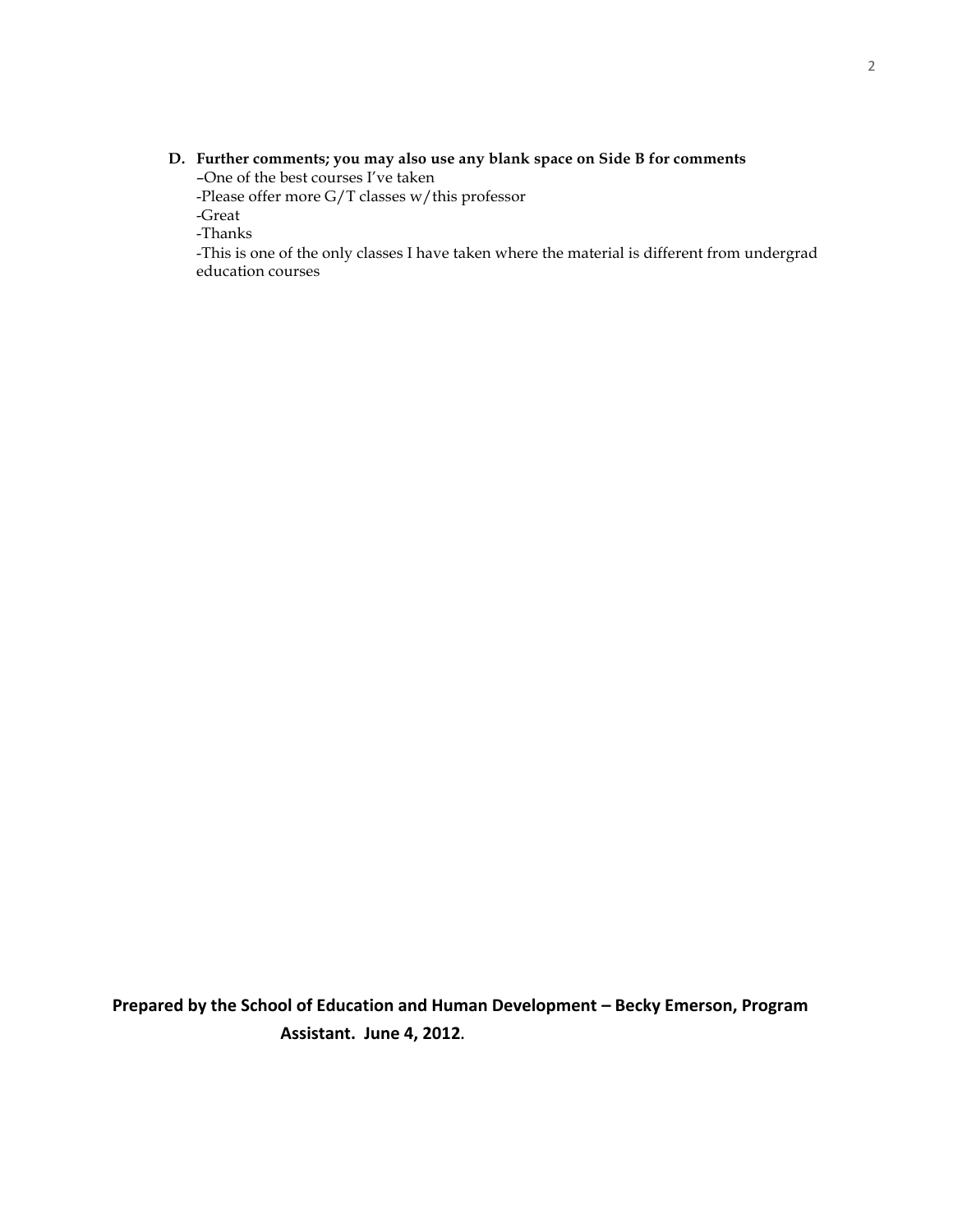# Margarita Bianco SPED 5500-OL1 Spring 2011

#### **A. The most effective aspects of this course were:**

-Comprehensive treatment of the topic

-the modules related to course material

-this is very useful course for teachers.

- Most teachers do not have real life for their students after leaving school.
- -The PLP assignment
- -The modules provided a ton of great information. I also thought that the PLP was a huge learning experience, getting to know a student really well and guiding them through the process of getting to know themselves and how to advocate for their needs as a learner and person. I also thought it was really useful being exposed to some of the technology components, including Bing and Inspiration!
- -The modules provided explicit information and a chance to put it into practice.
- -The most effective aspects of this course were: The amount of information provided in short amount of time. All of the coursework paralleled nicely with our assignments, meaning when we needed the information to do an assignment we had already done the reading s for that topic. I learned a lot from the modules even though they took a great amount of time to complete. I also learned a great deal from working one on one with a student with the PLP.

#### **B. The least effective aspects of this course were:**

-Workload was excessive compared to other course I took.

- None. I like this course

-The lack of grading on our weekly assignments

-None

- -Jing videos were cool, but sometimes it felt like it took more time than just typing a response. It worked better for a website review than the article sharing.
- -the modules really were long and took an entire weekend in addition to time during the week to complete.

#### **C. The best ways to improve this course would be to:**

-Present PLP first week, and have students begin to generate ideas for lessons through discussions.

-to meet once a month.

-Grade weekly participation on a weekly basis so that we can make modifications or change as we go.

-I would have liked to learn more about Indicator 13 and the states requirements. Also, it may have been useful to do more work with IEPS and Transition. For instance practicing writing the transition portion of the IEP

-Being in a middle or high school would have made the learning in the class more immediately relevant.

-I am not sure what the answer is since the modules are necessary for learning the basics at the beginning of the course. It would be nice to have a little more feedback on discussion topics.

**D. Further comments; you may also use any blank space on Side B for comments**

-I like an instructor with high expectation and she is one. -Great topic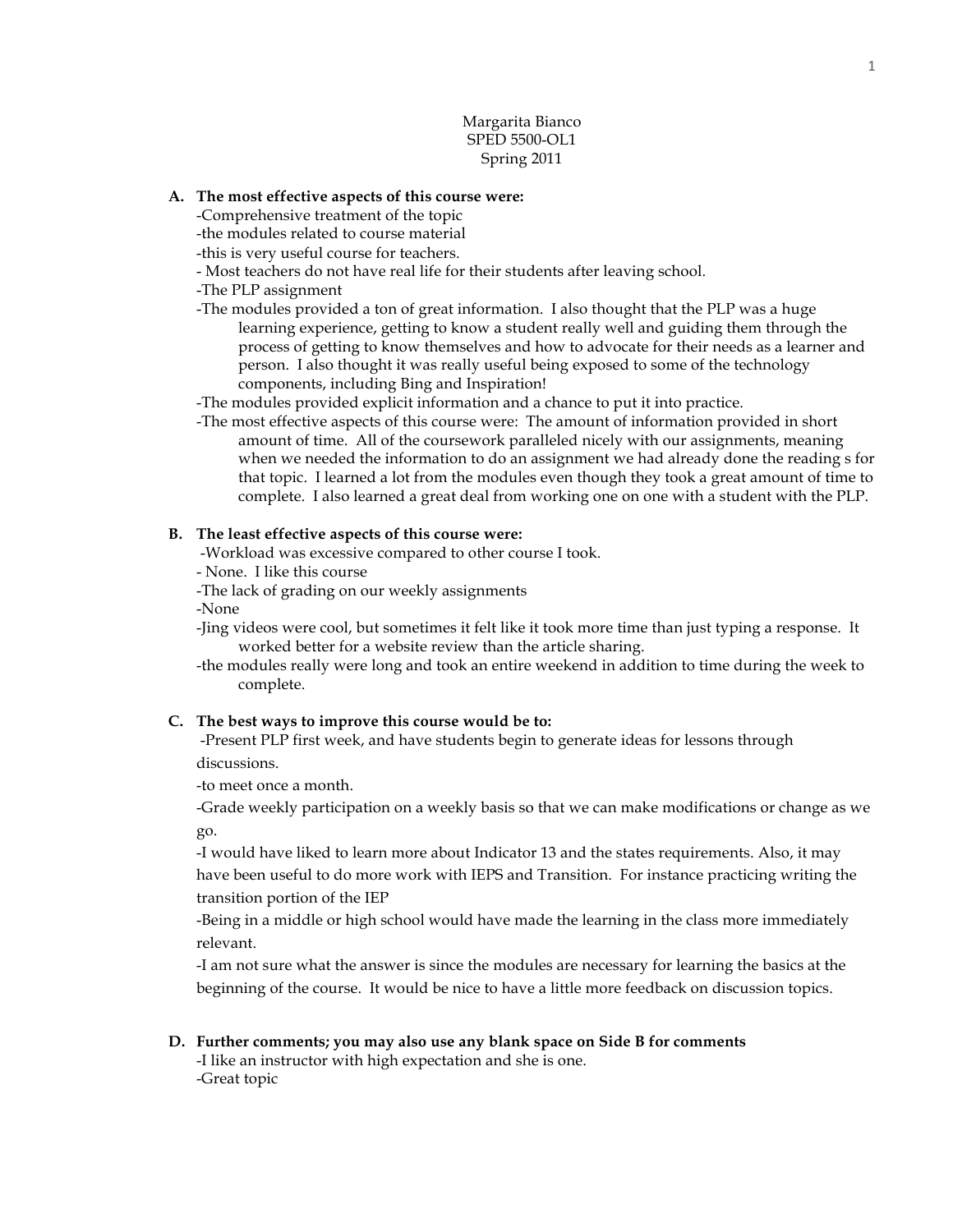-this class was very informative regarding transitions for students. It was amazing to learn the many components of what goes in to transitions planning. Almost a bit overwhelming as I will begin my career this coming year. It's great to have insight and perspective on what good transition planning should look like and how families and students must be involved with the process! I can't wait to see any future students run their own IEP meetings. -Thanks for giving us some lighter weeks during the times we were working on large assignments.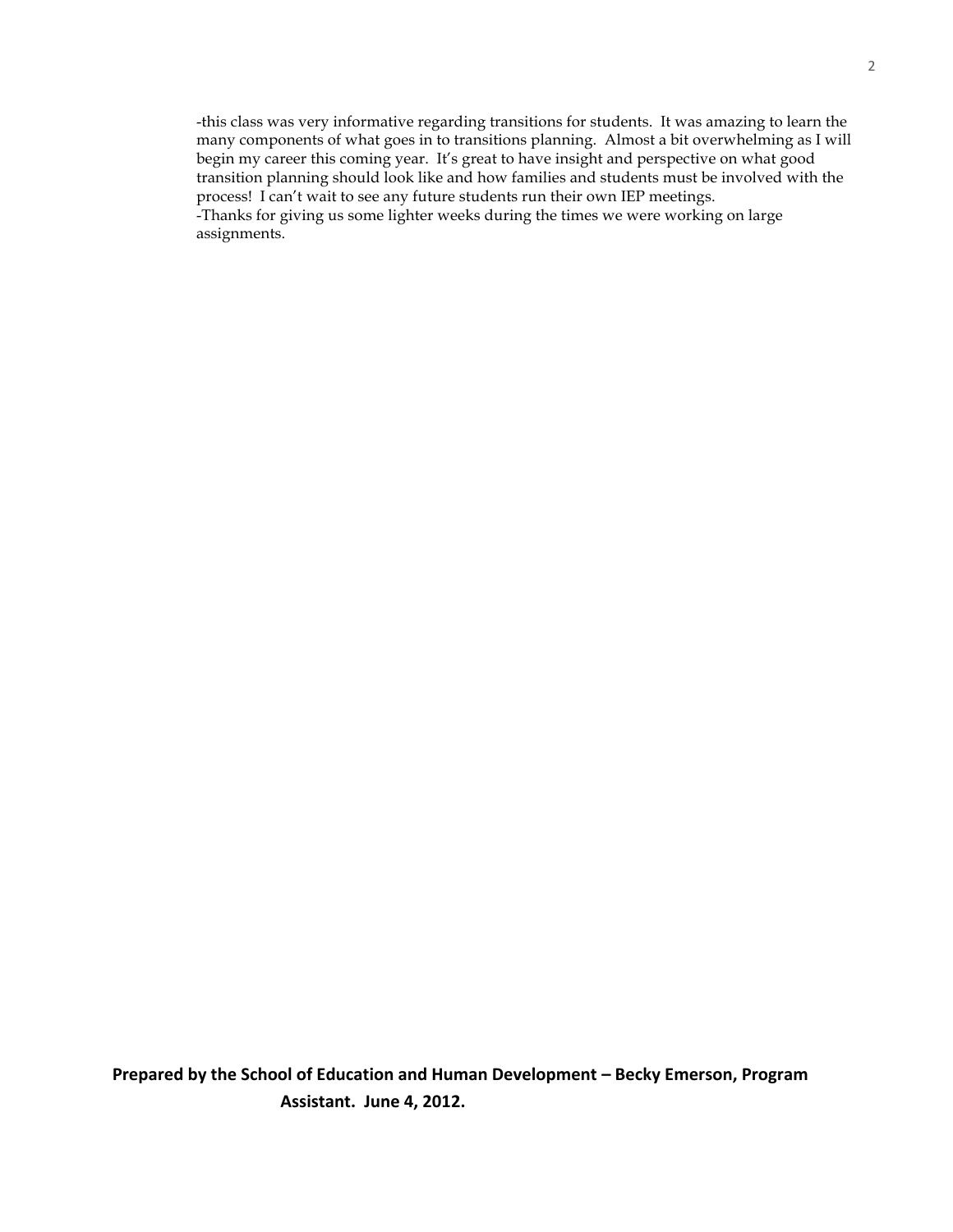# **Margarita Bianco SPED 5500-0L1 Spring 2010**

#### **A. The most effective aspect of this course were:**

-Modeling and technology usage

-Amount of resources provided

-The PLP was fantastic! I enjoyed the format of the class (with the jing clips) it made everything very clear and I knew the expectations.

-Curriculum and presentations

-Curriculum and presentation

-The readings were very relevant and informative. I also like using the Jing software.

-The assignments, readings and Dr. Bianco dedication as a teacher.

-The online chat discussions and use of JING

-The instructor referred students to good resources and helpful websites

-The video explanations of the weekly assignments were helpful.

-the special project: Personal Learning Profile

-Reading outside of text

-I really enjoyed the videos, learning how (and becoming comfortable with) Jing, receiving video feedback and positive feedback.

-the way the material was presented and the organization of the materials.

-The videos of prior guest speakers. The communications from the professor before class began regarding what texts were needed for the course. The professor's explanation of the next week's assignments via Jing and other software.

-Very organized presentation of online material and use of Jing

-Course is designed well

## **B. The least effective aspects of this course were:**

-Amount of projects due in short time of class

-online format

-the workload was about 20 hours a week including planning lessons and spending time on our students for our PLP

-I don't think it was necessary to have two discussion groups each week-one discussion per week is sufficient

-the use of Jing. It was very difficult to work as well as time consuming.

-the added assignments connected to the threaded discussion

-Almost too much information presented hard to keep up

-At times I felt that the expectations and due dates were not quite clear, but they improved as the course went along.

The course opened on Sundays and responses and posting were expected to take place on Thursday which did not provide enough time based on other courses and internship demands. The professor started the semester asking about our opinions about online classes. In my opinion it was not beneficial to be honest about personal opinions or experience with online as when I tried to have a discussion with the professor about this online class my initial responses were used against me and I was told that, how the professor was teaching the best practices. I didn't feel that the professor was open to constructive feedback or to the fact that time constraints of the students in the class were impacting meeting class participation deadlines within this class. In addition, this is a two credit hour course with a workload of what felt like a five credit hour course.

-PLP is difficult to coordinate but beneficial.

## **C. The best way to improve this course**

-Reduce amount of assignments, increase project time

-Quicker grading and feedback. I would make his class at least a 3 credit class. -only offer it fact to face